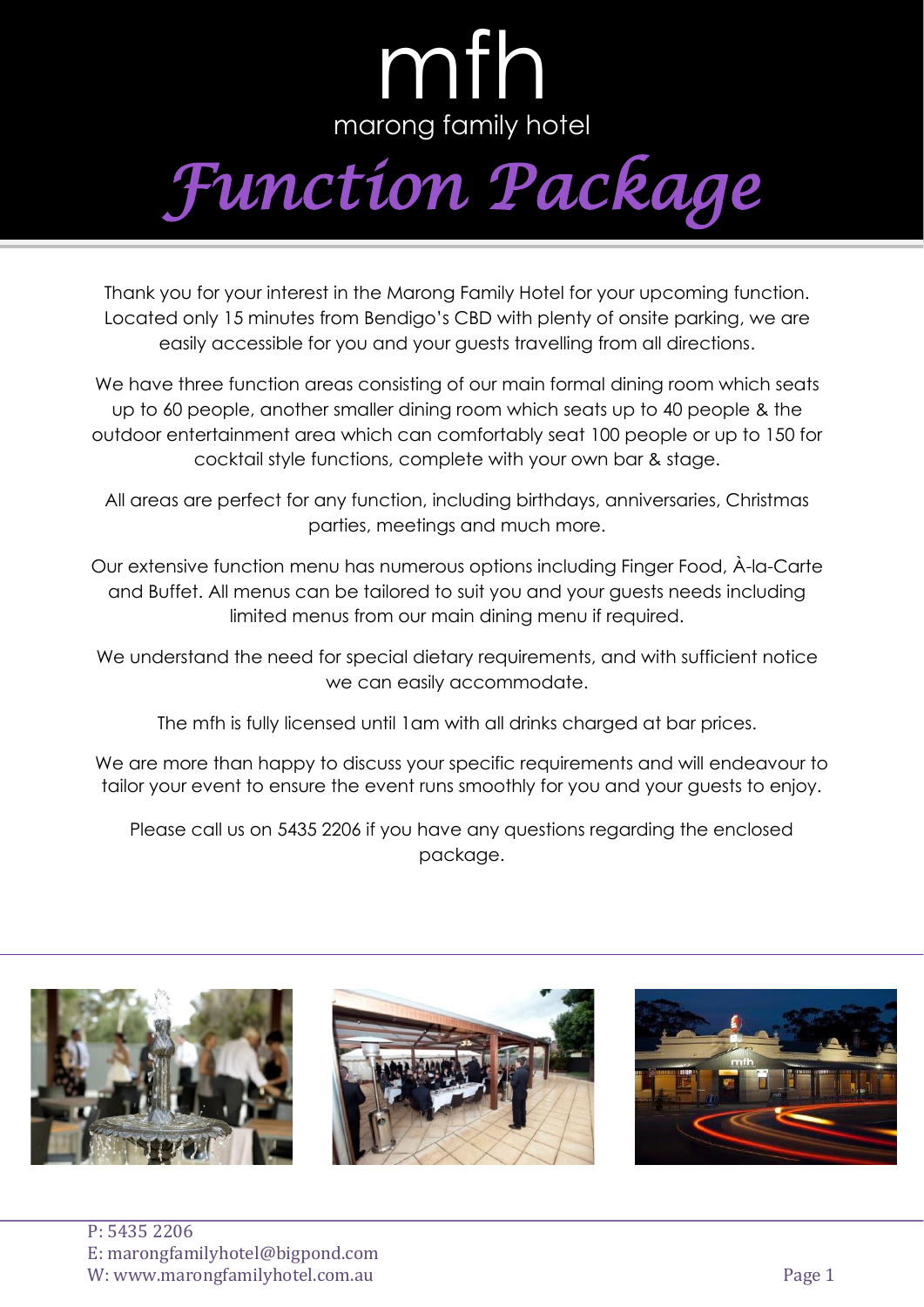

The Finger Food option is great for every kind of special occasion. Birthdays, Anniversaries, Work Functions & much more… Let us organize the food, so you can relax & enjoy!

## **Favourites Package**

Spring Rolls (V) Salt & Pepper Squid (GF) Crumbed Chicken Drumettes Home Made Sausage Rolls Mini Quiches (Veg. Option) Party Pies Mini Dim Sims – 3 per serve Ribbon Sandwiches (Veg. Option) Baked Potato Skins w Sweet Chilli Sauce & Sour Cream (V)) \$12 per person – Choose 5 pieces

## **Premium Option**

Semi Dried Tomato & Feta Arancini (V) Roasted Mediterranean Vegetable Skewers (V) Lamb Skewers (GF) Pork Belly Bites (GF) Garlic Prawn Twisters Satay Chicken Skewers Traditional Indian Samosa (V) Mini Lamb Burgers

\$15 per person – Choose 5 pieces or combine your selection from both packages

A range of 9-inch Pizzas are available to complement your selected package @ \$16 each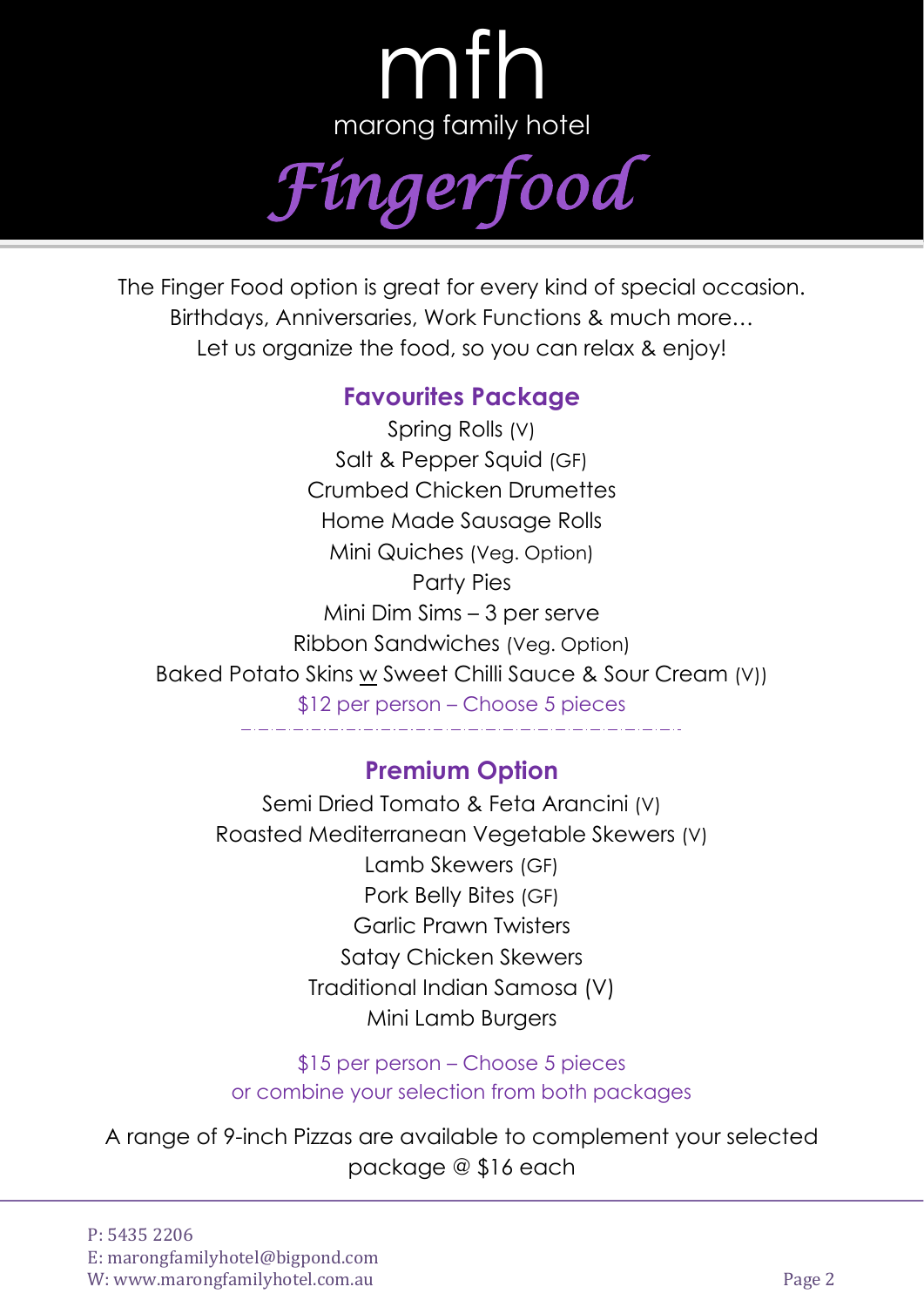mth marong family hotel *Buffet*

The Buffet option is perfect for larger functions.

#### **Main** (Choose **Two**)

Rotisserie Style Roasted **Beef**, **Pork** or **Lamb** served with Bread Rolls w Butter and;

#### **Side Dishes** (Choose **Six**)

Honey Roasted Pumpkin & Pine-Nut Salad Garlic & Parmesan Potato Bake Beetroot, Feta & Rocket Salad Potato, Bacon & Pesto Salad Fresh Seasonal Vegetables Fresh Garden Salad Pasta Salad Coleslaw

#### **Desserts** (Choose **Two**)

Sticky Date Pudding w Butterscotch Sauce Pavlova Mess w Berry Coulis & Fresh Strawberries Brandy Snap Basket w Home-Made Ice Cream Choc Fudge Cake w Chantilly Cream & Berries

### **Buffet Options**

Main Only **1988.00 per person** Main & Dessert **\$45.00 per person** 

If you have your own cake, we offer: Cut & Plated with Chantilly Cream and Berry Coulis for \$3.50 per person; or on a Platter for \$1.00 per person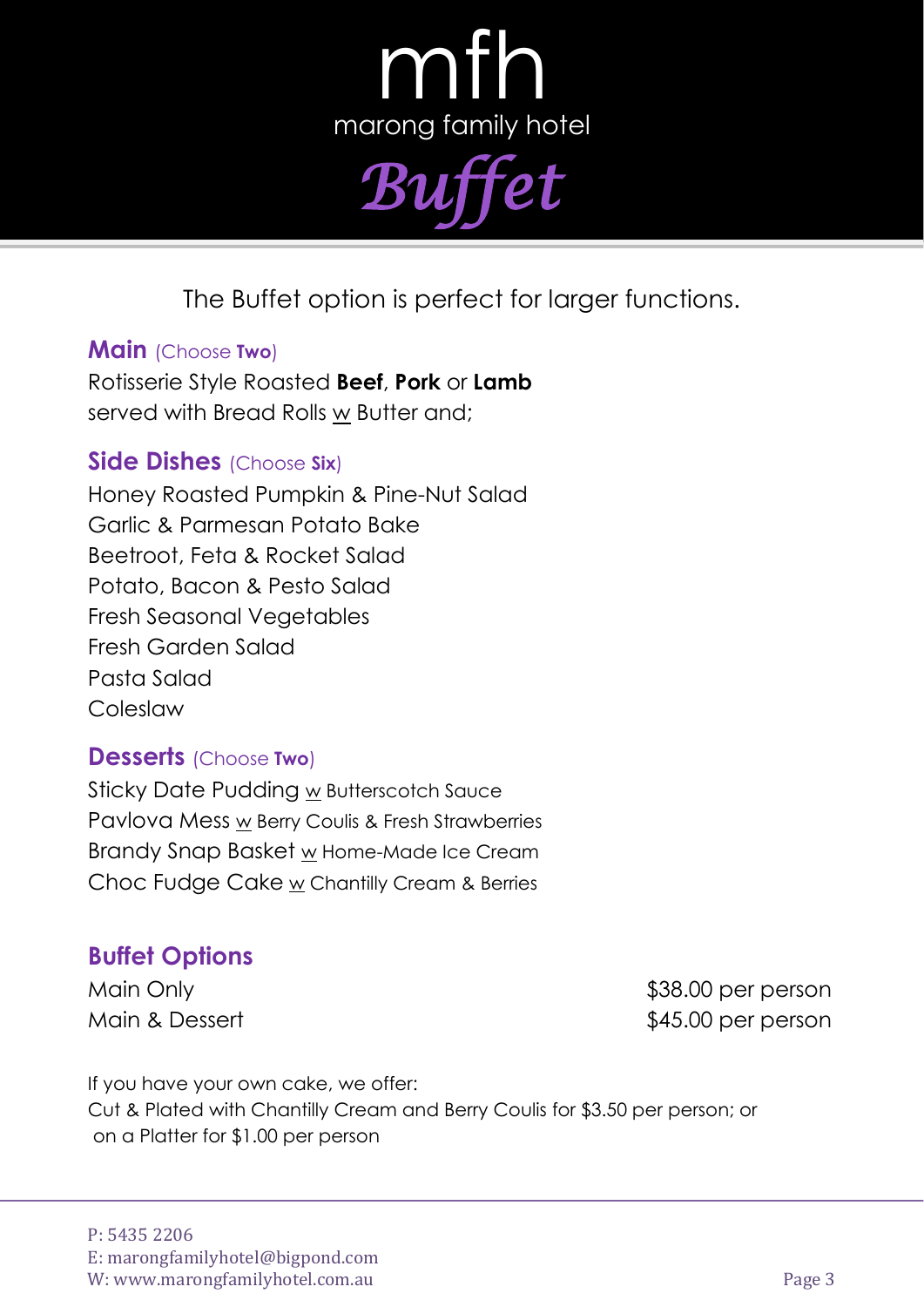*À-la-Carte Menu*

## **What we offer**

For that something a little bit more formal, our A-la-Carte menu is just the thing. From just \$38 per person, you get to decide…

## **Entrées** (Choose 2)

Salt & Pepper Calamari on a fresh Salad w Sweet Chili Aioli Marinated Chicken Tenders wrapped in Prosciutto on a Mediterranean Style Salad

Lamb Skewers on a Mediterranean Couscous Salad Pork Belly Bites on a Rustic Rocket, Caramelised Onion & Fetta Salad

### **Mains** (Choose 2)

#### **Black Angus Scotch Fillet**

w Garlic & Rosemary Potatoes, Vegetable Medley & Red Wine Jus

#### **Chicken Galantine** (GF)

filled w Spinach, Feta & Semi Dried Tomato. Served w Sweet Potato Mash, Vegetable Medley & Hollandaise Sauce

#### **Mustard Crusted Lamb Rack**

served on Sweet Potato Mash, Vegetable Medley & Red Wine Jus

#### **Crispy Skinned Atlantic Salmon Fillet**

served on Crushed Roasted Chat Potatoes, Spring Onions, Asparagus & Olives, topped w Hollandaise

#### **Twice Cooked Pork Belly** (GF)

served on Sweet Potato Mash, Vegetable Medley & Apple Chutney

#### **Roasted Butternut Pumpkin Risotto** (V)

Semi Dried Tomatoes, Spinach, Pumpkin, Mushrooms & Cashews

## **Desserts** (Choose 2)

Sticky Date Pudding w Butterscotch Sauce Pavlova Mess w Berry Coulis & Fresh Strawberries Brandy Snap Basket w Home-Made Ice Cream Choc Fudge Cake w Chantilly Cream & Berries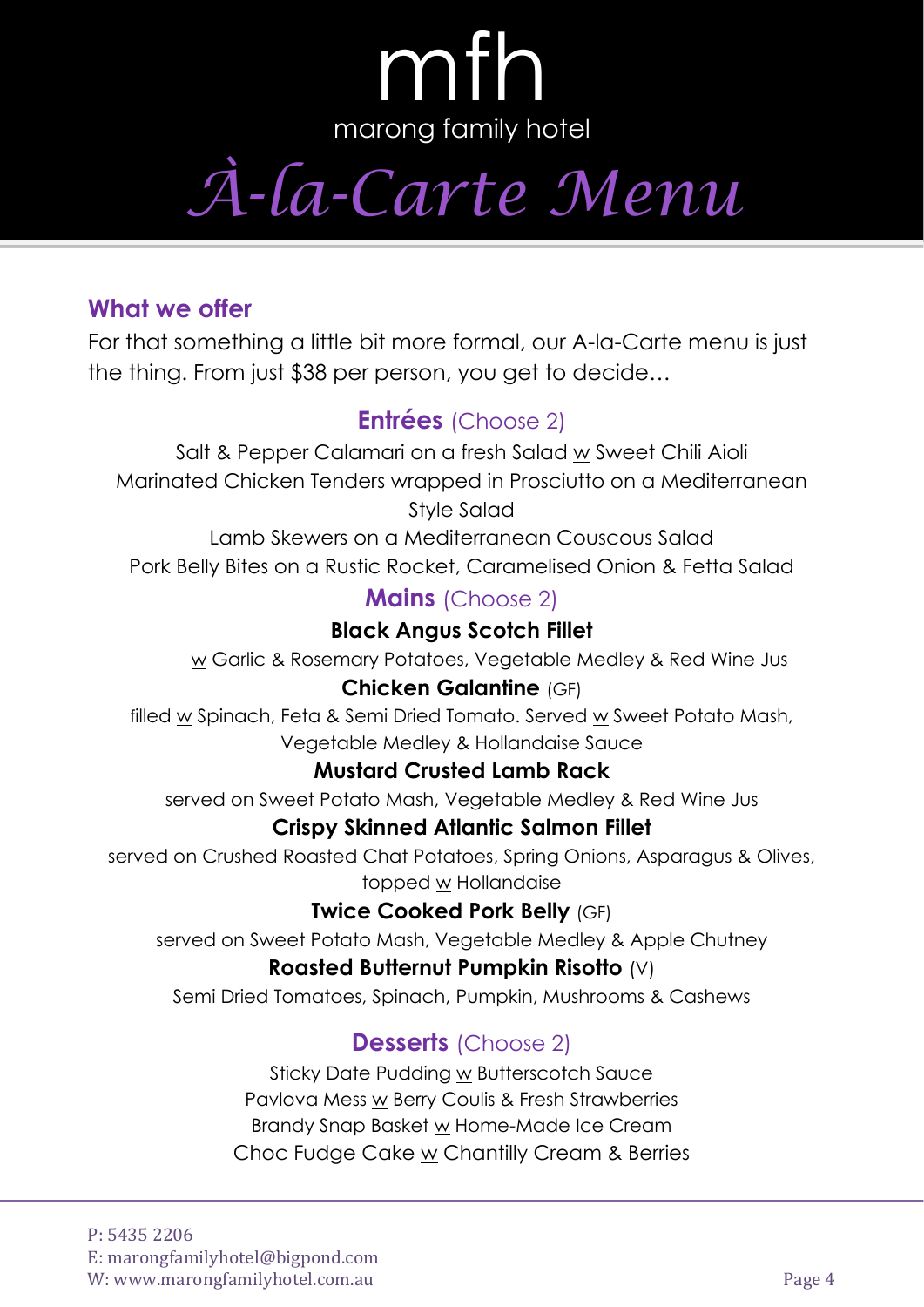*À-la-Carte Menu*

## **À-la-Carte Options**

Main Course Only **From \$38.00 per person** Entrée & Main From \$47.00 per person Main & Dessert **From \$45.00 per person** Entrée, Main & Dessert From \$53.00 per person

### **Additional Options / Extras**

| Your Dessert, Cut & Plattered                                                                                                             | $$1.00$ per person  |
|-------------------------------------------------------------------------------------------------------------------------------------------|---------------------|
| Your Dessert, Cut & Individually Plated<br>w a Side of Chantilly Cream & Berry Coulis                                                     | \$3.50 per person   |
| Dip Platters<br>Trio of House Made Dips Served w Turkish Bread                                                                            | \$3.00 per person   |
| Chefs Tasting Plate<br>A Tantalizing mix of delicacies f our kitchen including<br>Char Grilled Vegetables, Cured Meats & Assorted Cheeses | \$5.00 per person   |
| Cold Meat Platters<br>A selection of Cured Cold Meats                                                                                     | \$5.00 per person   |
| <b>Cold Seafood Platter</b><br>Tiger Prawns, Fresh Oysters, Smoked Salmon, Scallops                                                       | $$10.00$ per person |
| <b>Hot Seafood Platter</b><br>Beer Battered Barramundi, Tiger Prawns, Scallops,<br>Salt & Pepper Calamari                                 | $$10.00$ per person |
| <b>Cheese Platter</b><br>Chefs selection of Gourmet Cheeses & Crackers                                                                    | \$6.00 per person   |
| <b>Fresh Fruit Platter</b><br>Range of Seasonal Fresh Fruit                                                                               | \$5.00 per person   |
|                                                                                                                                           |                     |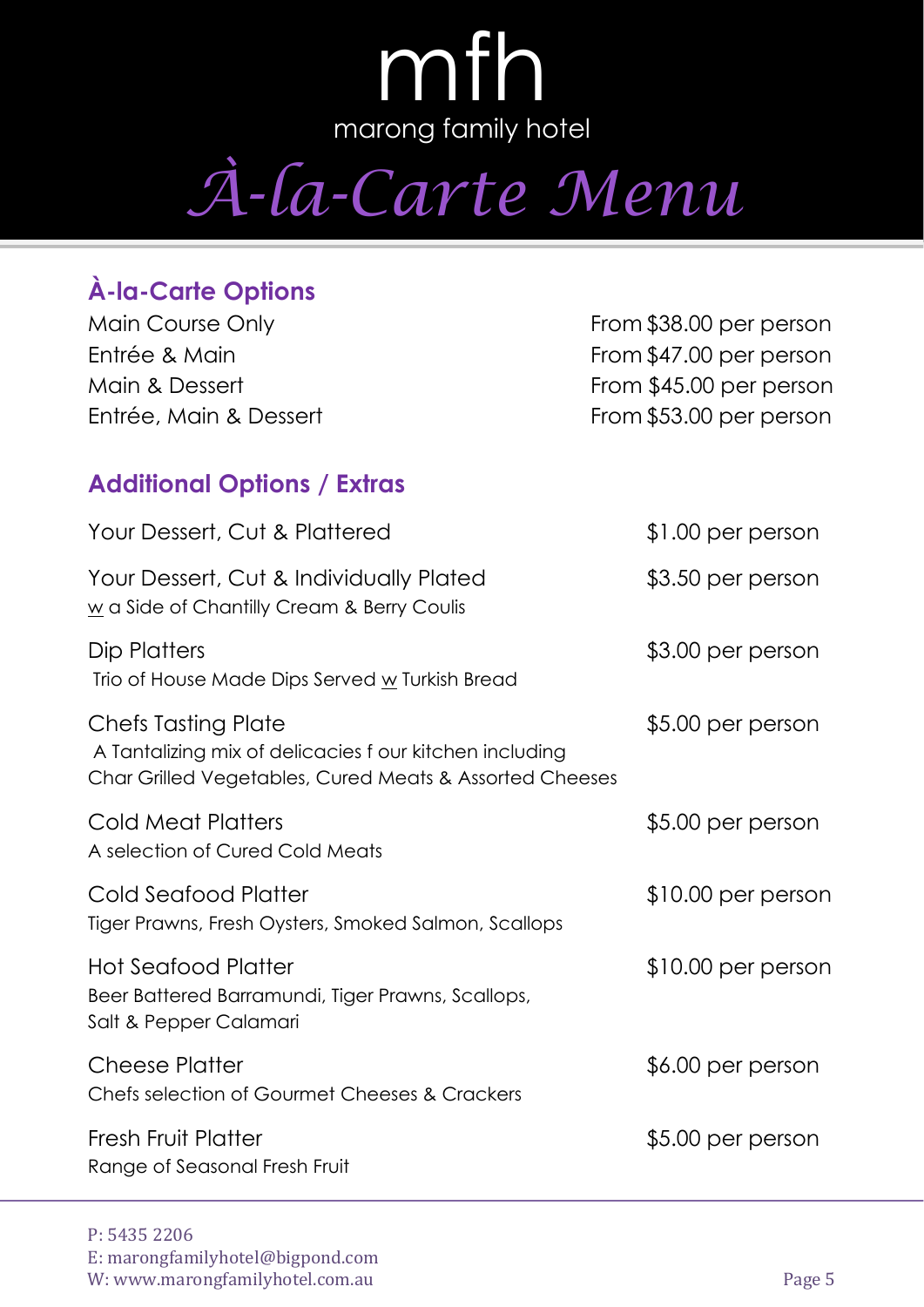# *Terms & Conditions*

- 1. To secure our outdoor dining area exclusively, we request a minimum number of 60 guests during the summer months. A \$500 deposit is required to book this area for exclusive use. The deposit will then be deducted from your total account at the conclusion of your event.
- 2. To ensure your event runs smoothly, we request the number of guests to be finalized fourteen (14) days prior to the date of the function. We will agree that the total cost of the function shall be determined on that number of guests.
- 3. Final food choices are required fourteen (14) days prior to your function, as well as any dietary requirements necessary for your guests.
- 4. Whilst multiple functions on the same day are avoided where possible, we reserve the right to hold functions simultaneously or concurrently.
- 5. We would appreciate final payment of your function to be paid on the night of your event. Cash, debit or credit card accepted. Unfortunately, we cannot process Diners Club cards.
- 6. The staff at mfh follow the Responsible Service of Alcohol guidelines and reserve the right to not serve children under the age of 18 years or intoxicated/unruly guests.
- 7. All prices quoted are inclusive of GST.